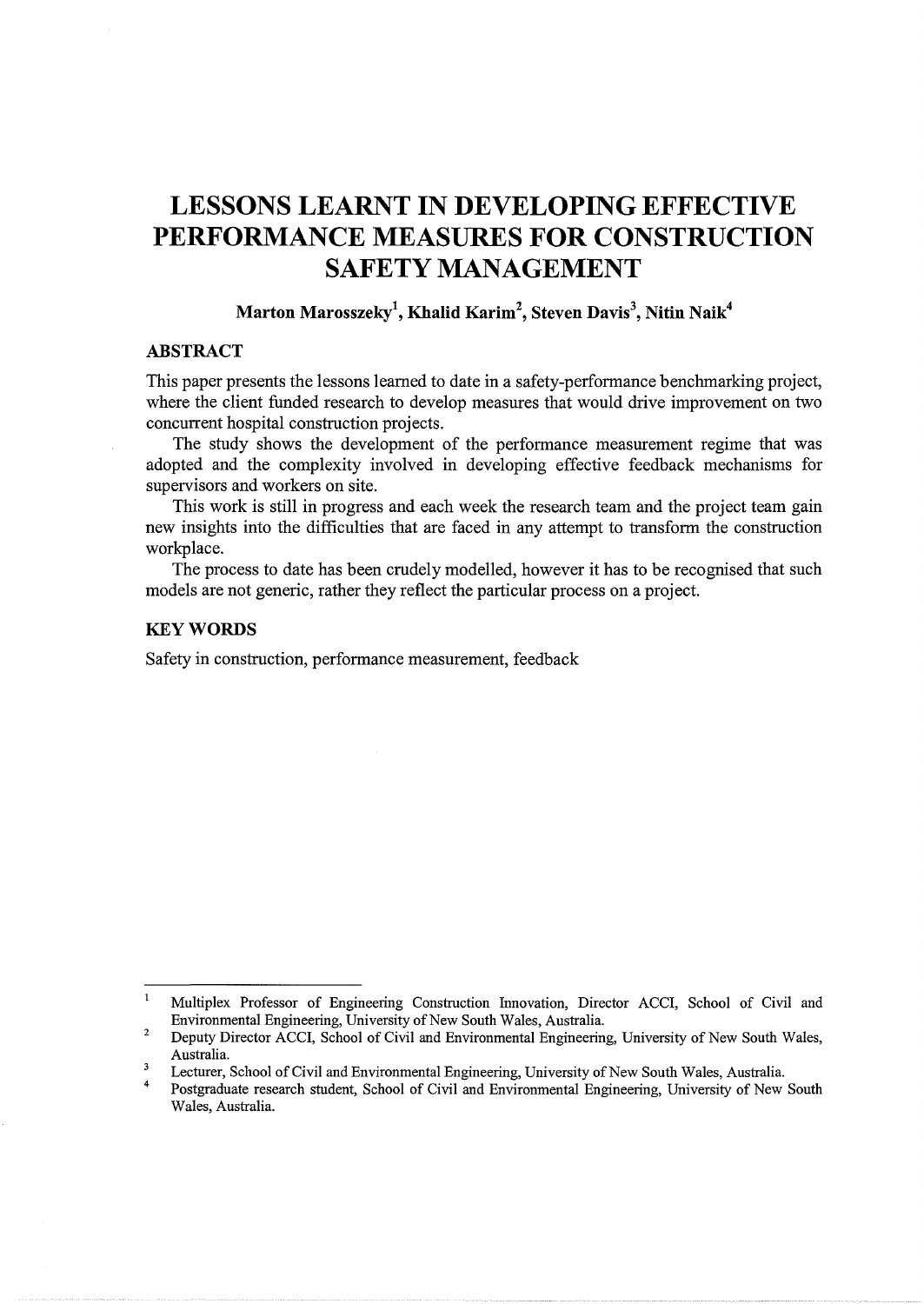## **INTRODUCTION**

Safety and quality continue to remain critical priorities in the context of improving productivity and efficiency in the construction industry within Australia as well as overseas. Larsson and Field (2002), in their analysis of the Victorian construction industry, provide evidence of continued unacceptable risk exposure in terms of safety. Edwards and Nicholas (2002) in their study of the UK construction industry portray it as the most hazardous industry. Similarly, recent studies by the authors have showed that the cost of quality related problems is of the same magnitude as the profitability of organisations in the sector. (Marosszeky et al. 2002, Thomas et al. 2002).

In the project reported in this paper the client, a regional hospital authority, identified safety and quality performance as critical areas for improvement. The client had two projects of a similar scale (>\$100 million) being constructed concurrently and decided to fund the research with a view to drive process improvement through comparison between the two projects. Both projects were to be built by the same general contractor and the client had their agreement to cooperate in the project and implement ideas that emerged out of it. While the original intent had been to conduct performance measurement in both safety and quality, the lack of formal management processes in relation to quality made this task impractical and this paper presents the lessons learned in relation to safety performance measurement and benchmarking.

The research method used was essentially an iterative process that involves study/analysis of the subject of measurement (e.g. process), identifying potential performance measures, prioritising and accepting/discarding measures, and finally the development/refinement of Key Performance Indicators, as well as the feedback mechanism, and their implementation. Letza (1996) formulated a flow chart for this iterative mechanism as discussed later.

While the work is still in progress, a number of lessons have been learned in the process some of them surprising. This paper presents those lessons by placing the current project in the context of past research, followed by a brief description of the research objectives and methodology, and then providing a detailed description of how the process unfolded.

## **PERFORMANCE MEASUREMENT AND FEEDBACK IN SAFETY**

Safety management systems have largely been developed in response to statutory requirements. Thus reporting has focused mostly on mandatory information related to accidents and injuries. Such measures suffer from three drawbacks. Firstly, they measure what happens after the event and are reactive in terms of management response. Secondly, in the absence of any proactive measure, causal relationships cannot be established. Thirdly, they are negative in nature and acknowledged as being unsuccessful as measures of safety performance (Trethewy et al. 2000, Mohamed 2003).

More recently, the focus is shifting towards more detailed management oriented measurements that have the potential to influence processes on the project being assessed. These include the subjective performance rating used by Jaselkis (1996) and development of the Site Safety Meter (based on a traditional site inspection) by Trethewy et al. (2000). Marsh et al. (1995) used measures such as access to heights, housekeeping, and personal protective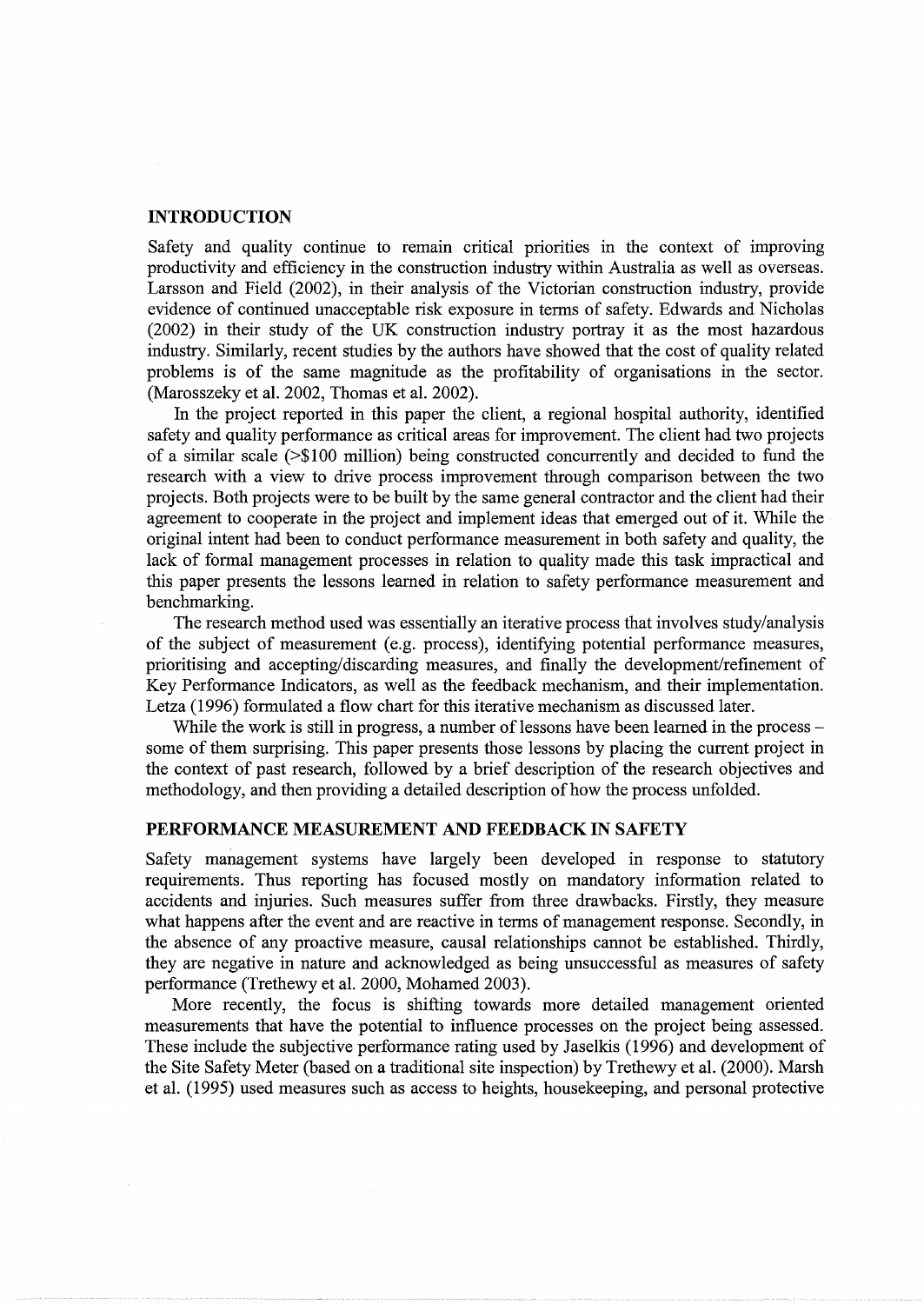equipment to try to influence behaviour and Mohamed (2003) formulated a performance measurement system at an organisational level that did suggest the use of operational (i.e. site based) performance measures, this approach however was not supported in responses from industry.

The discussion and development of performance measurement in the 'Lean Movement' in construction can be classified into two broad categories. One strand, somewhat consistent with preceding attempts, mostly describes performance in terms of outcomes, the other focuses on processes.

Typical examples of outcome based performance measurement relate to safety, quality and environmental failures, productivity, reliability of deliveries, customer satisfaction, cost and schedule variations, design/documentation deficiency, and management dimensions such as leadership and training (Ellis Jr., 1997; Gaarslev, 1997; Tilley et al., 1997; Ghio, 1997; El-Mashaleh et al., 2001; Saurin et al., 2001; Alarcon et al., 2001; Ramirez et al., 2003).

On the other hand, performance measurement in relation to processes includes waste as defined in Lean Construction (Alarcon, 1997), look ahead planning and plan percent complete (PPC) (Ballard, 1997; Ballard & Howell, 1997), safety process improvement (Saurin et al., 2002), quality process improvement (Marosszeky et al., 2002; Thomas et al., 2002) and measuring a firm's conformance to lean ideas (Diekmann et al., 2003).

In much of the literature on construction performance measurement the underlying assumption has been that simple, straightforward feedback will serve the objective of continuous improvement. Thus feedback has been informal and un-structured despite recognition of the fact that a learning culture is critical to continuous improvement (Scott and Harris, 1998; Loo, 2003). Consequently in construction, scant attention has been paid to the actual feedback mechanism to ensure that it is effective, or to the questions that need to be asked such as:

- Exactly what do the numbers mean to the recipient of information?
- What information is most useful?
- What should be the format of presentation? and
- At what level should the information be initially fed for further dissemination?

These need to be considered in order to avoid the possibility of different operators associating different meaning to the same information, or worse still, the feedback not having the impact that it warrants.

It is quite possible, as became evident in the work being reported in this paper, that what is deemed to be positive feedback by one party is seen as negative by another. Santos and Powell (2001) found that this even occurred where an information recipient was a stakeholder in the performance measurement development process itself. There may be several reasons for this, one is that honest criticism is hard to take (Cleeton, 1992), another factor may be that the information recipient feels threatened by the information or its impact. Unfortunately such reactions generate resistance to change (Santos and Powell, 2001) and can undermine a process of continuous improvement, the objective of the performance measurement in the first place.

Santos and Powell (2001) discuss this issue in terms of push and pull learning. Push learning involves putting external agents such as researchers or consultants in charge of deciding what the learners need to learn. In contrast, in pull learning individuals in the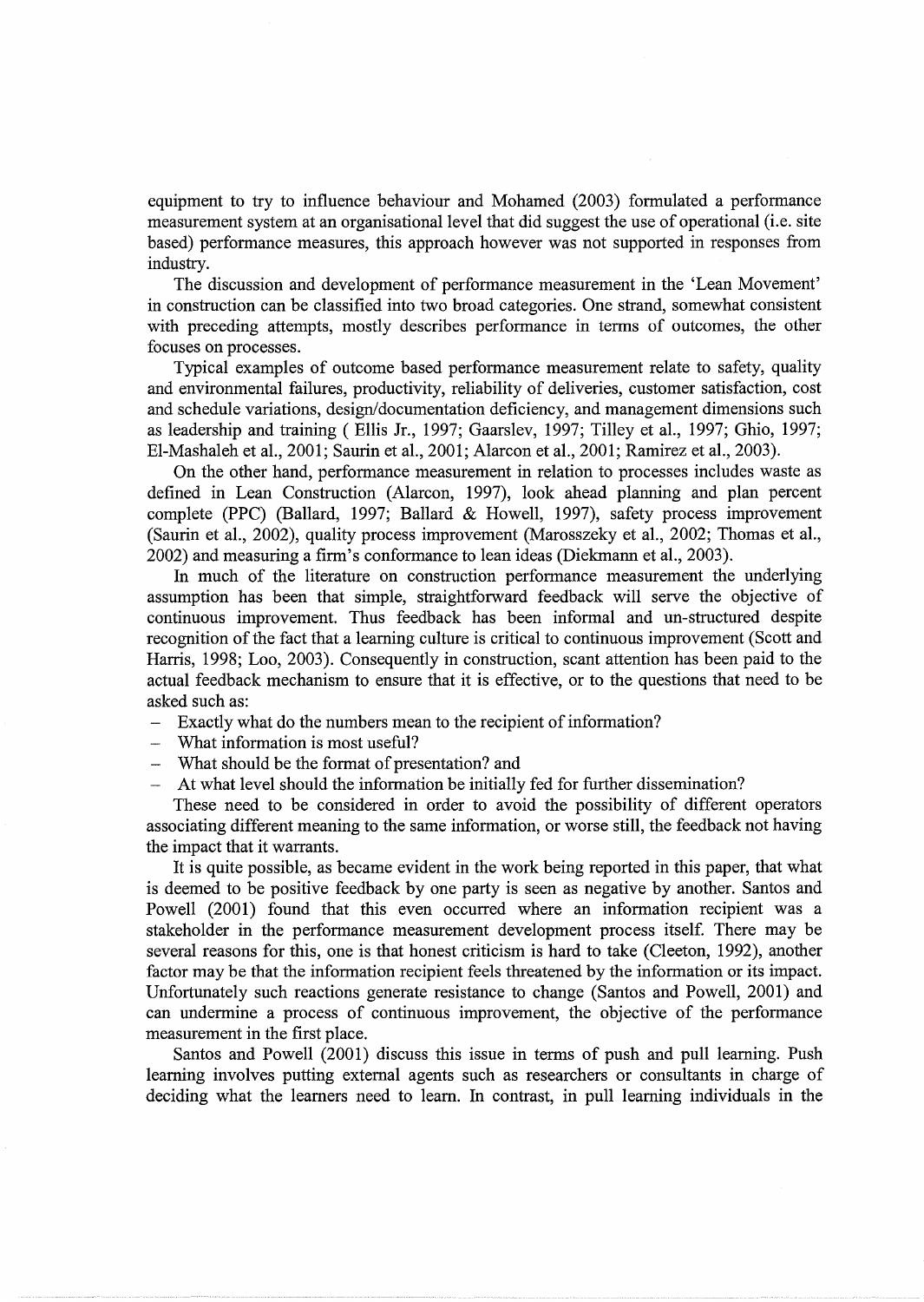enterprise are in charge of the learning process and its objectives. Pull learning is much more likely to create a 'learning mood' that maximises the acceptance of feedback. However, push learning can be the trigger for stimulating pull learning, and this should be the objective of push learning.

Forza and Salvador (2000) investigated performance measurement in terms of the "distinctive dimensions" over which the quality of the feedback can vary. They also sought to determine whether these distinctive dimensions change as the hierarchical level of the information user changes. Two of these dimensions were found to be useful for the detailed operational performance feedback that is the focus of this study. These are *relevance as performance feedback orientation to the achievement of objectives* and *dynamic adjustment of performance feedback.* 

The former relates to elements that show objectives and trends, the relation of the measures to planned objectives and the timely receipt of information for the initiation of improvement actions. The latter deals with the changes to indicators depending on the situation being addressed, and to reflect change in planned objectives and programs.

#### **RESEARCH OBJECTIVE AND METHODOLOGY**

The objective of this study was to investigate the development and implementation of safety related performance measurement at the detailed operational level within the supply chain, i.e. the work by trade subcontractors, and identify an effective feedback mechanism to stimulate learning and improvement. It focuses on the overall process environment, as opposed to the behaviour of individuals (Behaviour Based Management), the latter deserving attention in its own right.

The general framework used to measure performance is presented in Karim et al. (2003). In brief it involves three parts. Firstly, is management complying with the management system? This usually involves following plans and looking for problems. Secondly, is management responding to those problems? Thirdly, is this improving the project? This requires outcome measures. However, the outcomes should be measured at the process level rather than the project level to enable feedback.

The skill of effective performance measurement is in several areas, first of all it is important to identify areas that reflect critical business or process goals so that the measurement task reflects strategic thinking, secondly specific measures have to be identified that are easy to measure, and thirdly feedback must be designed so that it creates the desire in those measured to improve on past performance.

The development of a performance measurement framework is essentially an iterative process that involves study, experience and analysis as well as negotiation with operational management at every stage of the process. Potential performance measures were evaluated based on past experience and project goals; they were then prioritised and selected based on the availability of information on the project and compatibility with existing management processes and philosophies. The difficulty within these negotiations should not be underestimated, even when senior management of the constructor is fully behind the project getting buy in from site staff can be difficult and slow.

Once the overall framework is agreed, implementation is still ahead and there is a great deal yet to go; this includes developing measurement protocols, trialing and refining those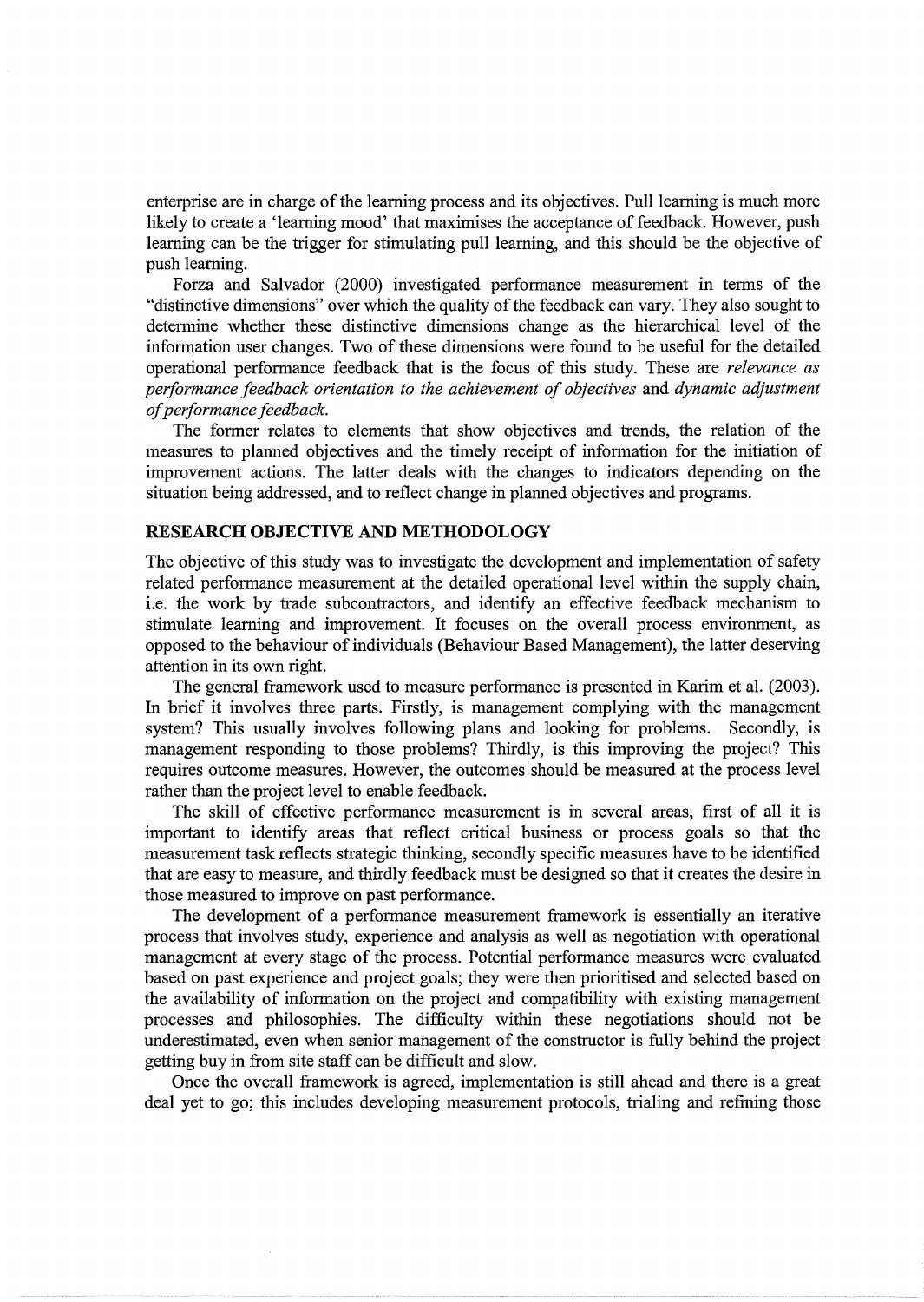with operational management, developing feedback for discussion and review, and then refining and implementing the feedback until it is in a form that operational management accepts.

Letza (1996) formulated a flow chart for this iterative mechanism as shown in Figure 1a below. In Figure 1b the actual process undertaken on this project is summarised. The essential difference between the two models is that there are several stages at which agreements have to be negotiated, and approvals secured. As the detail of the proposed performance process develops new issues emerge, often requiring renegotiation. In addition, at each of these stages there is a need for significant development and testing of ideas, refinement, acceptance and agreement.



Figure **1:** Iterative process for developing key performance measures

#### **PROCESS DESCRIPTION**

The process of developing the framework essentially began with documentation analysis to examine previous experience with performance measurement within the area of safety. A preliminary framework for performance measurement was then designed, reviewed and refined through an iterative process of joint stakeholder meetings from both projects and the concurrent development of ideas. Data collection commenced once this was agreed. The overall initial framework is summarised in Table 1.

There was a quick realisation that in some cases these scores were simplistic in that it was possible for both sites to achieve scores consistently close to 100%, even though normal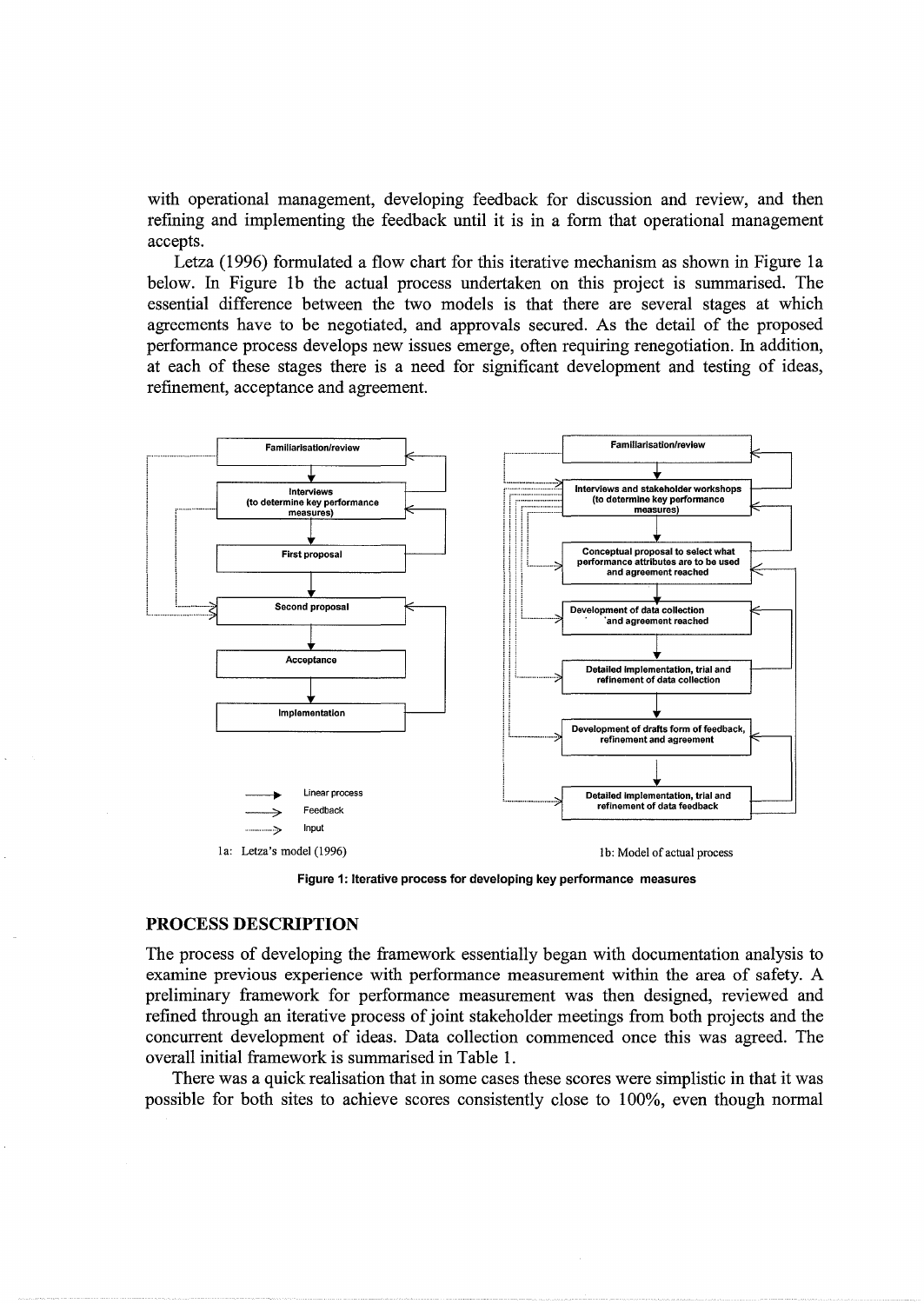industry practice in these areas is much lower. So for example, all targeted toolbox meetings were held. At first both sites found it difficult to achieve the number of planned audits, however once the monthly performance scores were published the actual quickly converged with the target. This supported the adage that if you measure performance, it will tend to *improve*. This initial framework was then subsequently developed and modified over the following months along the basis of the process described in Figure 1. From the outset, as exemplified in measure 5, we were looking to compare the performance of subcontractors in order to generate some healthy competition and to create the basis of public recognition of the best subcontractor each month.

The following two examples describe the application of the framework in the elimination

of safety hazards on each site. The first is an examination of how effectively subcontractor management was responding to hazards identified in site safety walks, and the second is in the use of performance measures arising out of the application of the Site Safety Meter (SSM) (Trethewy et *al*, 2000). It is pertinent to note that. here all along, some contractor staff viewed the SSM with a degree of suspicion and so initially it was only used on the leading deck. with more widespread use occurring slowly.



The safety walk is one of the major safety management

Table 1: The initial performance

processes used on construction sites in Australia to control safety. In this walk the site safety committee systematically walks through the whole site and documents every unsafe working practice and hazard they see. Furthermore, they identify potential upcoming hazards to alert the workforce to them in advance of the work being done - an issue that caused us some difficulty mid-way through implementation. Each issue listed is assigned to a specific party to rectify, usually the subcontractor responsible for the worker or area or, in some cases, the head contractor. The party assigned is then expected to fix the problem or take precautionary measures as quickly as possible and to report back to the safety committee a week later at the following meeting.

Initially we applied the second part of the framework (management responsiveness) to this by determining the number of errors identified in the safety walk closed out within one week. This turned out to be unsatisfactory because 100% of items were closed out, yet we observed very similar items appearing on the list the next week indicating a lack of learning.

This led us to measure the number of hazards that are being created by each subcontract team. Figure 2 illustrates a typical result from one of the sites. The number of errors per subcontractor was divided by the work hours to make the results comparable. The bar chart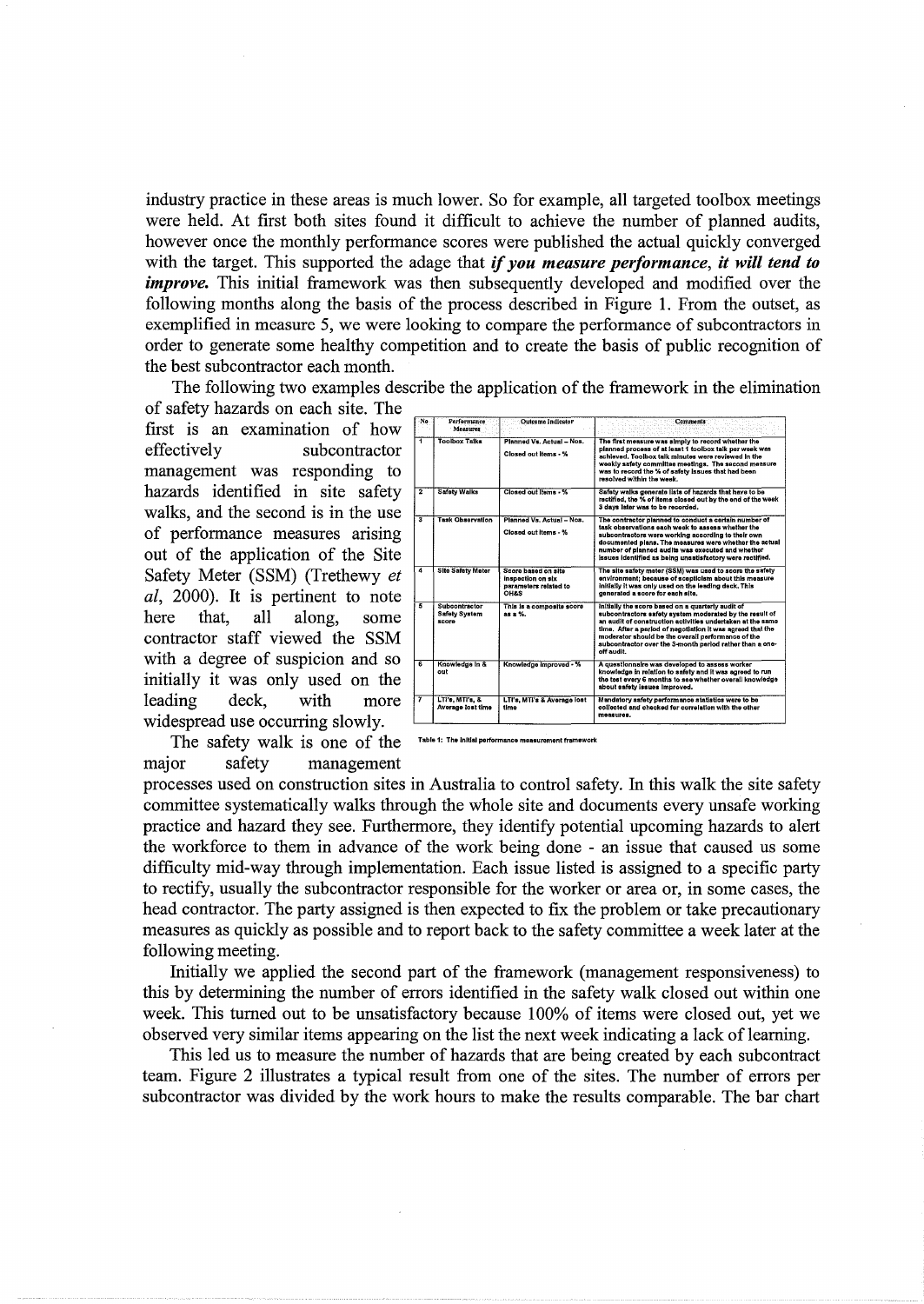then clearly indicated where the priorities needed to be assigned for targeting specific trades for improvement.

However, the actual question that we wanted to answer was whether the trade groups were learning from their mistakes, or were they just remedying specific errors and repeating them week after week? Our position was that repetition indicated the absence of learning and we wanted to see how much learning was happening. This led us to take an interest in the percentage of items found on each safety walk that had occurred previously (Figure 3).

It quickly became obvious that the issue of repetition is complicated and two specific problems emerged. The first is that if you define repetition as the same unsafe practice or hazard reoccurring then this percentage will naturally increase as the project progresses



as there is a much higher probability that any given issue has arisen before, leading to almost every error becoming a repeat item and the measure loosing its sensitivity. This led us to define repetition as an item that had occurred in a safety walk in the immediately previous month. This also had the advantage that the time over which the repetition was based was limited and so scores from earlier in the project could be compared with those later in the project.

The second problem was that as we probed more deeply and spoke of publishing data on the walls of the site sheds, everyone started to look more closely at the scores and it was realised that some of the issues listed on safety walks are potential hazards in work tasks yet to be done and hence they should not be included. This led us to more carefully analyse the listed items.

The next problem was how to present the data. Our initial presentation Figure 3 - Comparison of Normalised Repeat Items<br>chowed the number of items for each per 100 workers in Month 1 & 2 showed the number of items for each trade so that a comparison between trades could be made. This presentation also showed changes over time, month by month. However, the head contractor on the site rightly pointed out that these measures are of limited value unless the data shows the breakdown of the individual problems so that the subcontractors know where to focus their training.

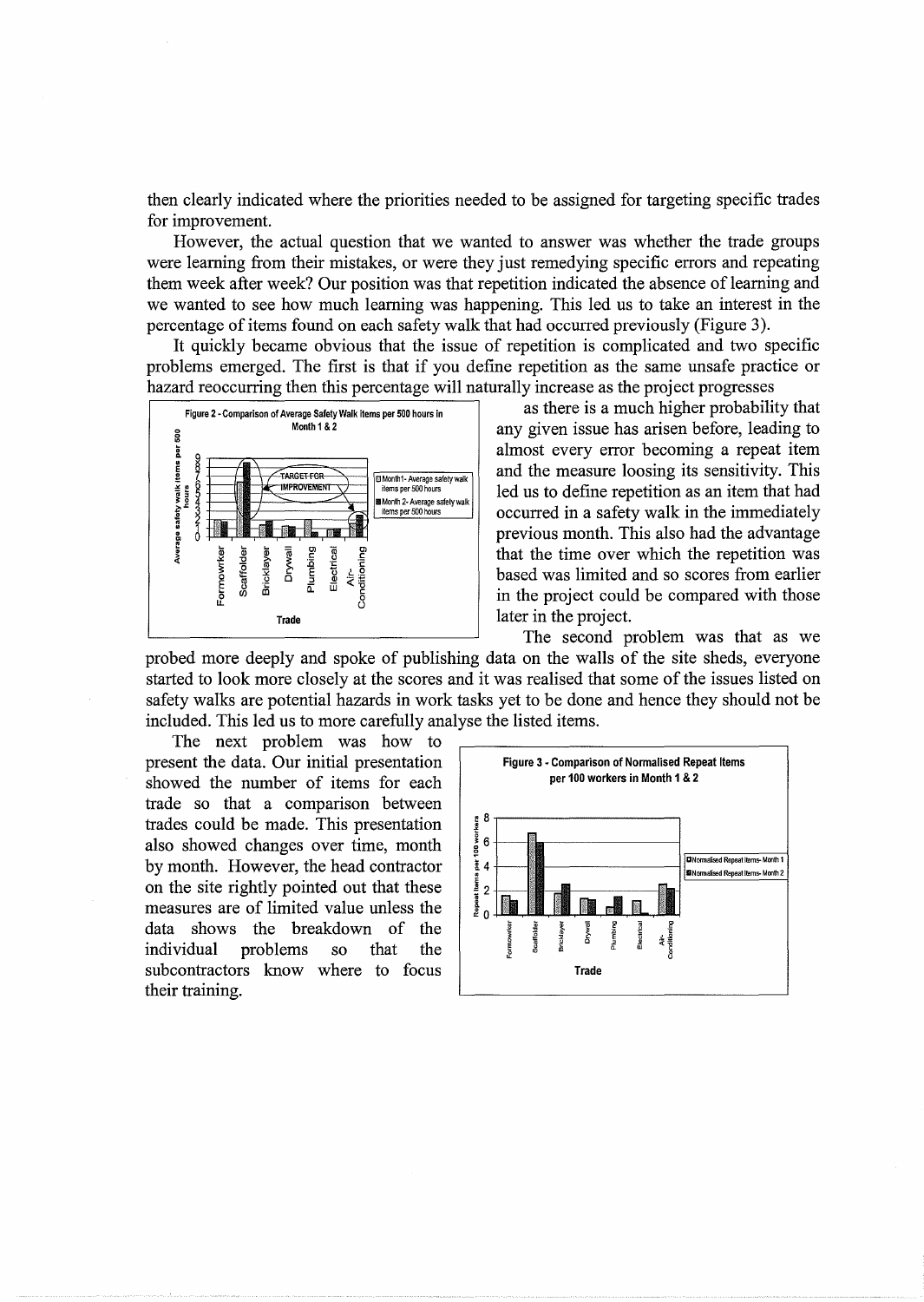Consequently, a presentation showing the number of individual items and changes over time was created (Figure 4). The head contractor found this presentation to be extremely useful. There next issue was the need for consistency between the safety committee minutes and the graph, for example if the minutes mentioned that a "general cleanup was required"



then it would be inappropriate if the graphical presentation referred to this as "dirty work area". The requirement for accuracy is critical if information is being used to recognise excellence and to promote friendly competition between the subcontractors on the site.

second application of the  $\mathbf{A}$ framework was to use the SSM to focus efforts on improvement of the physical safety environment. This process scores a range of potential hazards on a site that correlate with the highest safety risks (as

a percent correct) and gives a simple score, enabling the safety of the project environment to be compared week by week. On this project the categories shown in Table 2 were used.

| 1. Working Habits - Use of protective gear and risk factor.                                           |
|-------------------------------------------------------------------------------------------------------|
| 2. Order & Tidiness (housekeeping) – Waste bins, work area tidiness, access ways.                     |
| 3. Electrical & Lighting – Temporary electrical boards, leads and tools. Lighting to work area.       |
| 4. Scaffold and Ladders - Erected and secured correctly.                                              |
| 5. Protection Against Falls and Falling Objects -Perimeter handrail, penetrations, o/head protection. |
| 6. Plant and Equipment -Hoist or crane, concrete pump, jackhammer, and other.                         |

Table 2: Site Safety Meter (SSM) Category

The site is divided into areas and, in each area, each item is rated as acceptable or unacceptable. The score is calculated as the number of acceptable items divided by the total number of items and given as a percentage. At first an overall score was generated for each site and the trends were

plotted. It was found that relative to previous uses of the SSM on other sites the safety environment on both projects rated well. In order to identify the weakest aspects of site safety, the focus shifted to a closer examination of errors, this was examined both by trade and by issue.

Some site managers were reluctant to use the SSM. Two reasons were given, one was that if the site was to be surveyed at random times, there was a possibility that the data might be gathered on a day when the site just happened to be in an unusual state of disarray. A second issue of concern was that positives were counted in calculating the SSM measure rather than simply listing the errors. This is a conceptual problem. It seems that some managers are comfortable with the traditional approach to safety management and the outputs that it yields, even though they do not engender a move towards continuous improvement. In general, management seemed to be against any form of feedback that could be regarded as criticism. However, it was finally agreed that the collection of data could occur during the safety walk.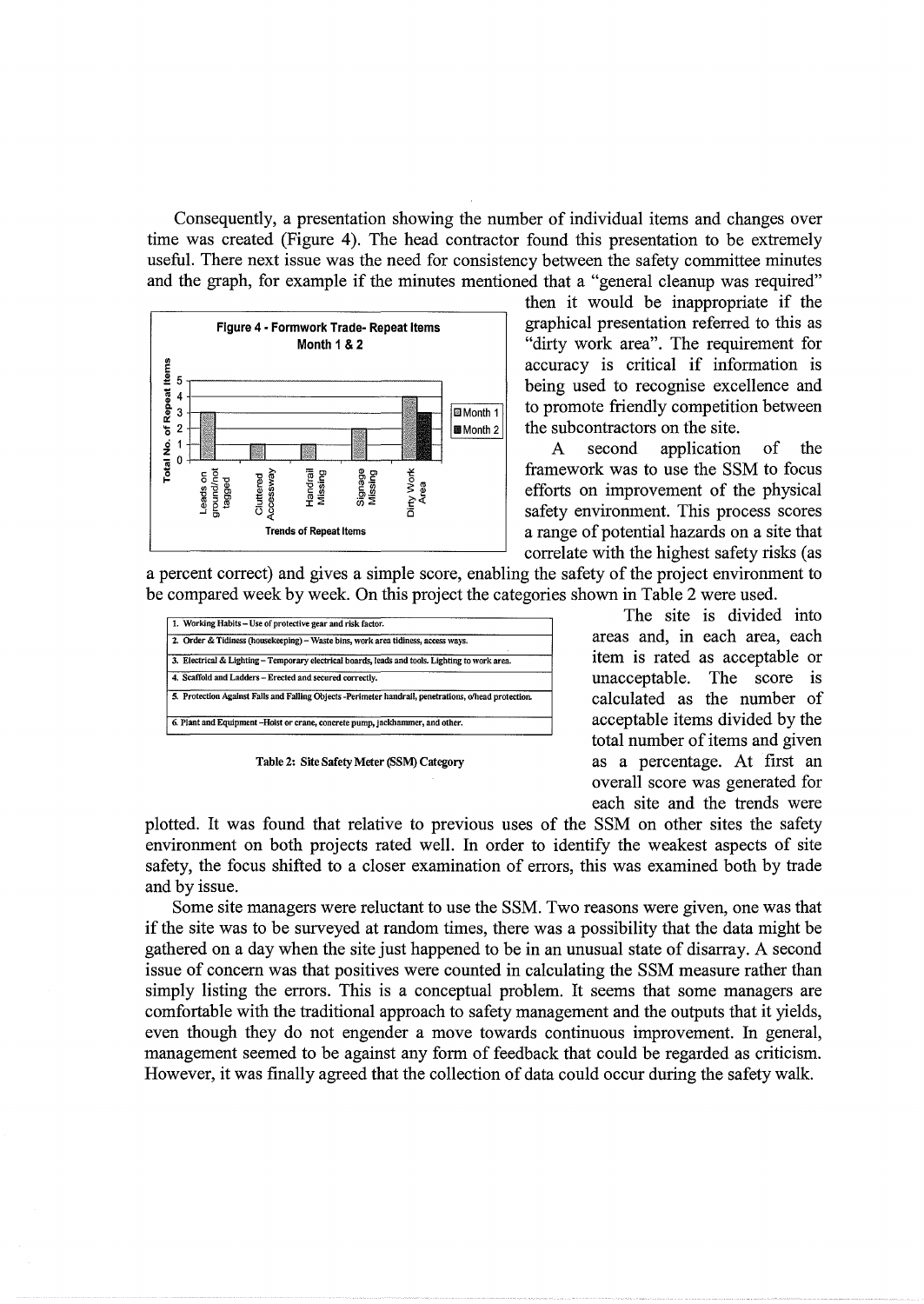The next idea regarding the implementation of the site safety meter related to the rate of

improvement. The purpose behind this was the need to use it as an incentive for promoting healthy competition. It emerged that rewarding on the basis of an improvement from 80% to 90% was similar to an improvement from 98% to 99% in that in both cases the number of errors was halved (in actual fact the latter is more difficult to achieve but this was ignored to avoid complication). However, in the original mechanism for use of site safety meter this was not so obvious



and a subcontractor starting with a poor value appeared to make the most improvement. In order to overcome this in presenting the data, we decided to present it as the number of errors divided by the total (Figure 5) rather than as the number of correct items divided by the total. This changes the above to examples to 20% to 10% and 2% to 1% and makes it more obvious that both have halved their error rate. However, 10% wrong sounds worse than 90% right and so this change was perceived as negative as well, further underscoring the sensitivity of site management to anything that could be construed as criticism.

Another issue discovered during the application of site safety meter was that as work changes, and the crew moves from safer work to more hazardous work, the same crew may create more hazards in their work. However, this may not be reflected in the safety meter score since the computation depends on total number of activities.

#### **CONCLUSION**

The research had started with the objective of detailed process level performance measurement and learning about effective feedback mechanisms, but even then the researchers were surprised by the way the process unfolded. It is evident now that it's a different story when trying to stimulate improvement at a detailed process level. Difficulties will be encountered. Even the stakeholders (senior site management) involved in the process of developing and refining performance measures don't see the problems until feedback starts. As a result, generalised models such as that proposed by Letza ( 1996) understate the complexity of the task. For this reason, design and piloting of feedback should be concurrent with development of performance indicators as far as possible. Similarly, while the feedback dimensions noted previously from the work by Forza and Salvador (2000) were expected to have a bearing, they took on a different meaning on this project. In their case dynamic adjustment of performance feedback relates to changing organisational objectives, whereas in this study the objectives within the process also changed  $-$  e.g. changing the objective from positive to negative feedback or vice versa. Similarly "relevance" as defined by them relates to optimum decision making whereas in this case it related to delivering the appropriate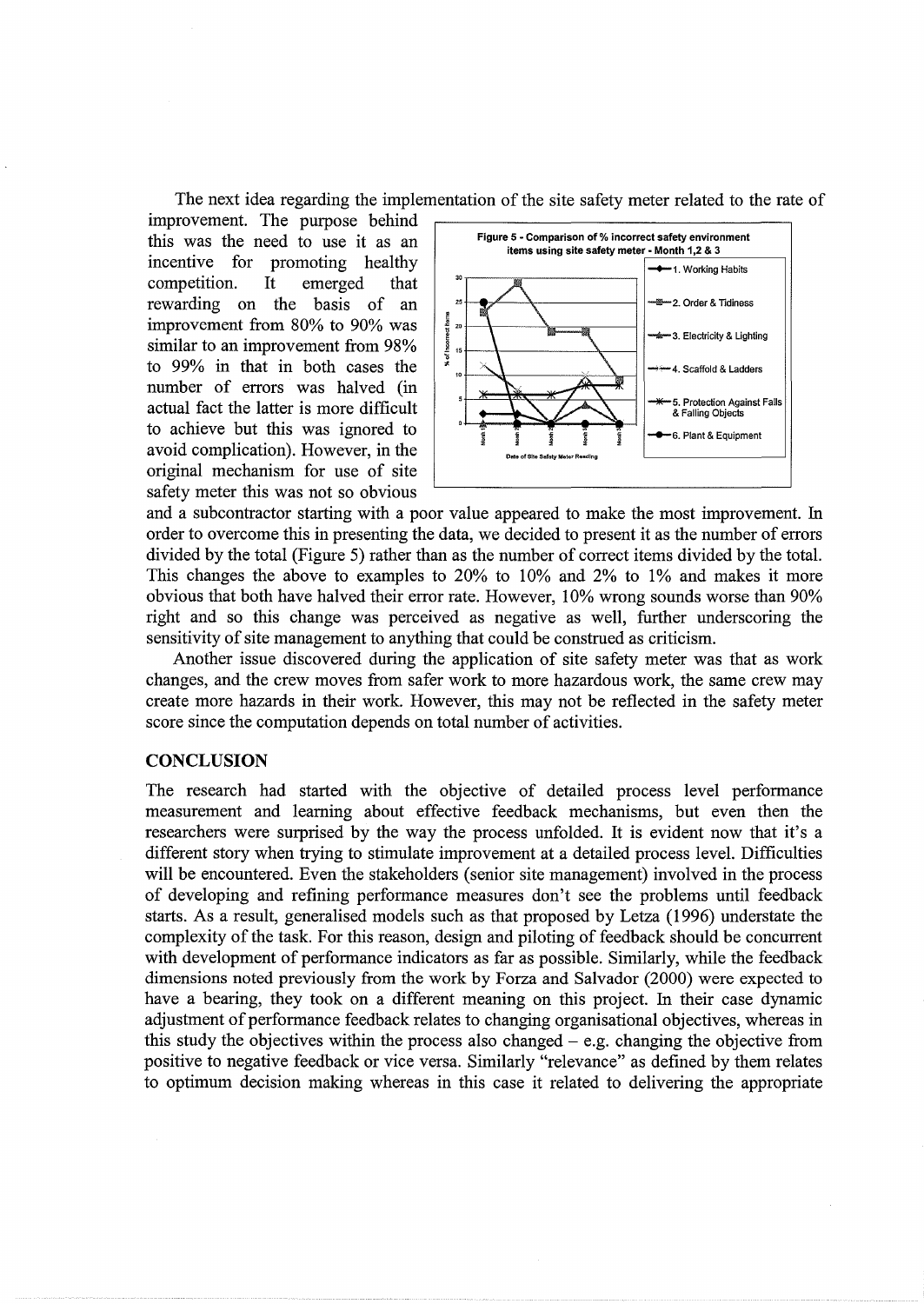"message". Consequently, a number of observations emerged during the study. These include:

- Some production process anomalies become apparent only when detailed feedback is developed.
- Once communication of detailed feedback starts, there is a desire to filter information and make it more targeted. This in tum leads to changes in the type and format of presentation. Even the choice of words becomes an issue in detailed feedback.
- Detailed process level performance measurement and feedback encounters the same type of resistance and suspicion that existed at the management level when non-traditional performance measurement was first introduced. In this case, even the timing of inspections was an issue for a while. Strong leadership and skilled negotiation are prerequisites for success.
- In the drive to improve process reliability, there is no substitute for getting into the specific detail of the errors that are to be avoided. While at a project level, say safety environment of the entire site, broad measures raise awareness and lead to overall improved performance, it was found that even high aggregate scores can hide specific areas of weakness.

The purpose of measuring performance is to create feedback that will lead to improvement. It is relatively easy to gather lots of performance data, however it takes a great deal of effort to extract from the data useful trends and to identify where efforts for improvement should be directed. Finally, it is surprisingly difficult to develop ways to present the data so that the information leaps out in a way that will create a reaction that leads to improved performance

The process described in this paper is currently being tested by implementation on site. On completion of the trial, techniques such as time series analysis, linear regression, and multiple regression will be used to examine the relationship between the framework and improvements in safety. Furthermore, a survey instrument will be used to determine whether some of the performance measures are more effective than others. Pending this detailed analysis, anecdotal evidence suggests that the management of safety on the projects under study is improving as a result of this work.

**Acknowledgement:** The authors gratefully acknowledge the funding and in-kind support for this research provided by the Central Coast Area Health Service of New South Wales, Australia. The authors are also grateful to the Walter Construction Group for their significant contribution of time and resources to the project.

#### **REFERENCES**

- Alarcon, L. F., Grillo, A., Freire, J. and Diethelm, S. (2001). Learning from Collaborative Benchmarking in the Construction Industry, *IGLC-9,* Professional Activities Centre, Singapore, 407-416.
- Alarcon, L. F. (1997). Modelling Waste and Performance in Construction, *Lean Construction*  (Ed: Luis Alarcon), A. A. Balkema, Rotterdam, 51-66.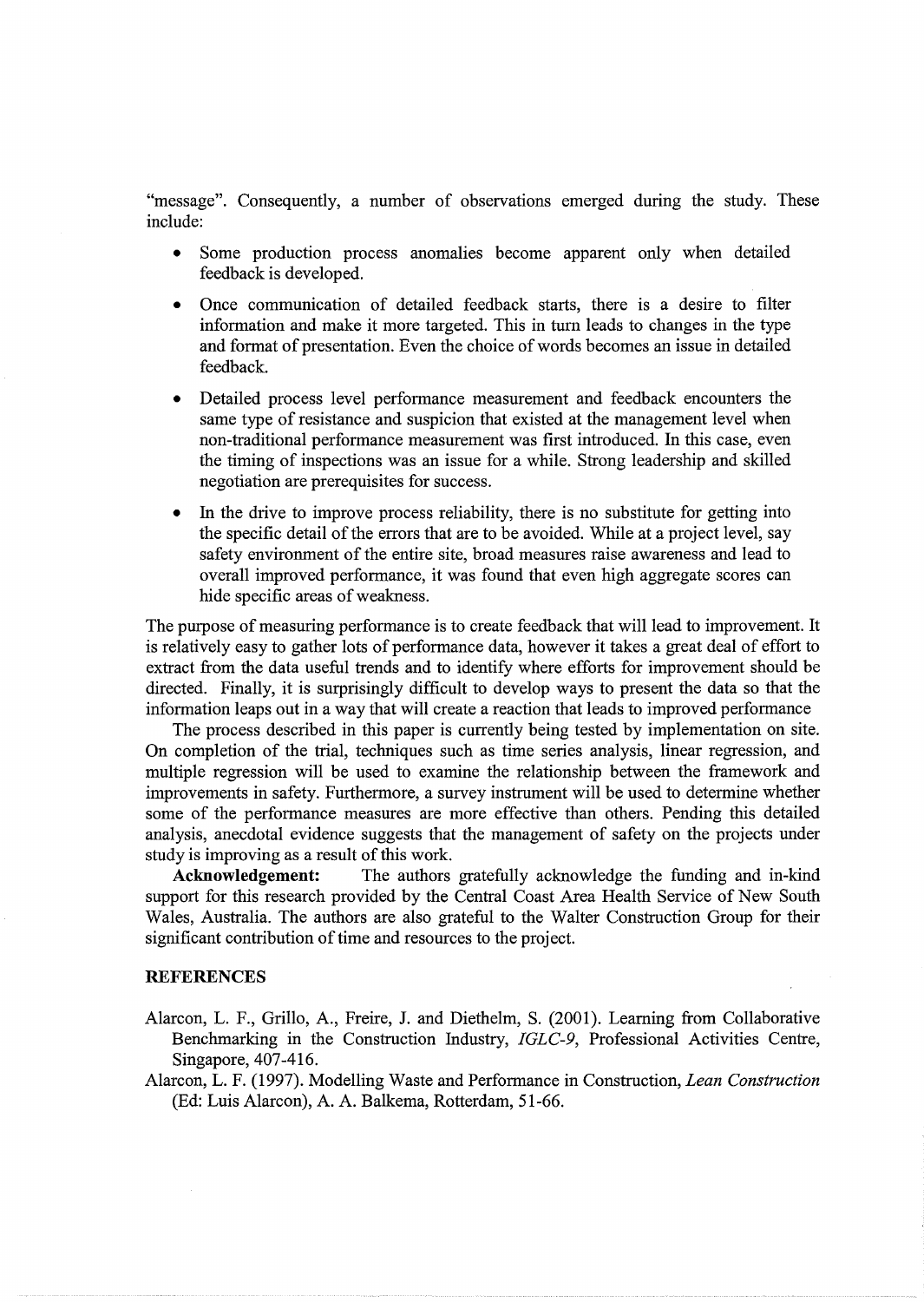- Ballard, G. (1997). Lookahead Planning: A Missing Link in Production Control, *IGLC-5,*  International Group for Lean Construction, 13-26.
- Ballard, G. and G. Howell (1997). Implementing Lean Construction Stabilizing Work Flow, *Lean Construction* (Ed: Luis Alarcon), A. A. Balkema, Rotterdam, 101-110.
- Cleeton, D. (1992). Is your feedback achieving change? *Industrial and Commercial Training,*  24 (9).
- Diekmann, J. E., Balonick, J., Krewedl, M. and Troendle, L. (2003). Measuring Lean Conformance, Proceedings 11<sup>th</sup> Annual Conference on Lean Construction, Virginia Polytechnic Institute and State University, 84-91.
- Edwards, D. J. and Nicholas, J. (2002). The State of Health and Safety in the UK Construction Industry With a Focus on Plant Operators, *Structural Survey,* 20 (2), 78-87.
- Ellis Jr., R. D. (1997). Identifying and Monitoring Key Indicators of Project Success, *Lean Construction* (Ed: Luis Alarcon), A. A. Balkema, Rotterdam, 43-50.
- El-Mashaleh, M., O'Brien, W. J. and London, K. (2001). Envelopment Methodology to Measure and Compare Subcontractor Productivity at the Firm Level, *IGLC-9,*  Professional Activities Centre, Singapore, 305-322.
- Forza, C. and Salvador, F. (2000). Assessing some distinctive dimensions of performance feedback information in high performing plants, International Journal of Operations & Production Management, 20(3), 359-385.
- Gaarslev, A. (1997). TQM the Nordic Way: TQMNW, *Lean Construction* (Ed: Luis Alarcon), A. A. Balkema, Rotterdam, 463-470.
- Ghio, V. A. (1997). Development of Construction Work Methods and Detailed Production Planning for On-site Productivity Improvement, *IGLC-5,* International Group for Lean Construction, 149-156.
- Jaselkis E. (1996). Strategies For Achieving Excellence in Construction Safety Performance, *Journal of Construction Engineering* & *Management,* 122 (1 ), 61-70.
- Karim, K., Davis, S., Marosszeky, M. and Naik, N., Project Learning through Process Performance Measurement in Safety and Quality, CIOB Journal, December, 2003.
- Larson, T. J. and Field, B. (2002). The Distribution of Occupational Injury Risks in the Victorian Construction Industry, *Safety Science,* 40, 439-456.
- Letza, S. R. (1996). The design and implementation of the balanced business scorecard, Business Process Re-engineering & Management Journal, 2(3), 54-76.
- Loo, R. (2003). A multi-level causal model for best practices in project management, *Benchmarking: An International Journal,* 10(1 ), 29-36.
- Marsh, T. W., Robertson, I. T., Duff, A. R., Phillips, R. A., Cooper, M.D. and Weyman, A. (1995). Improving Safety Behaviour Using Goal Setting and Feedback, *Leadership and Organization Development Journal,* 16(1), 5-12.
- Mohammed S. (2003). Scorecard Approach to Benchmarking Organisational Safety Culture in Construction, *Journal of Construction Engineering* & *Management,* 129 (1), 80-88.
- Marosszeky M., Thomas R., Karim K., Davis S. and McGeorge D. (2002). Quality Measurement tools for lean production from enforcement to empowerment, *Proceedings*  10<sup>th</sup> Conference of the International Group for Lean Construction (Ed: Carlos T. Formoso & Glenn Ballard), Federal University of Rio Grande do Sui, Brazil, 87-99.